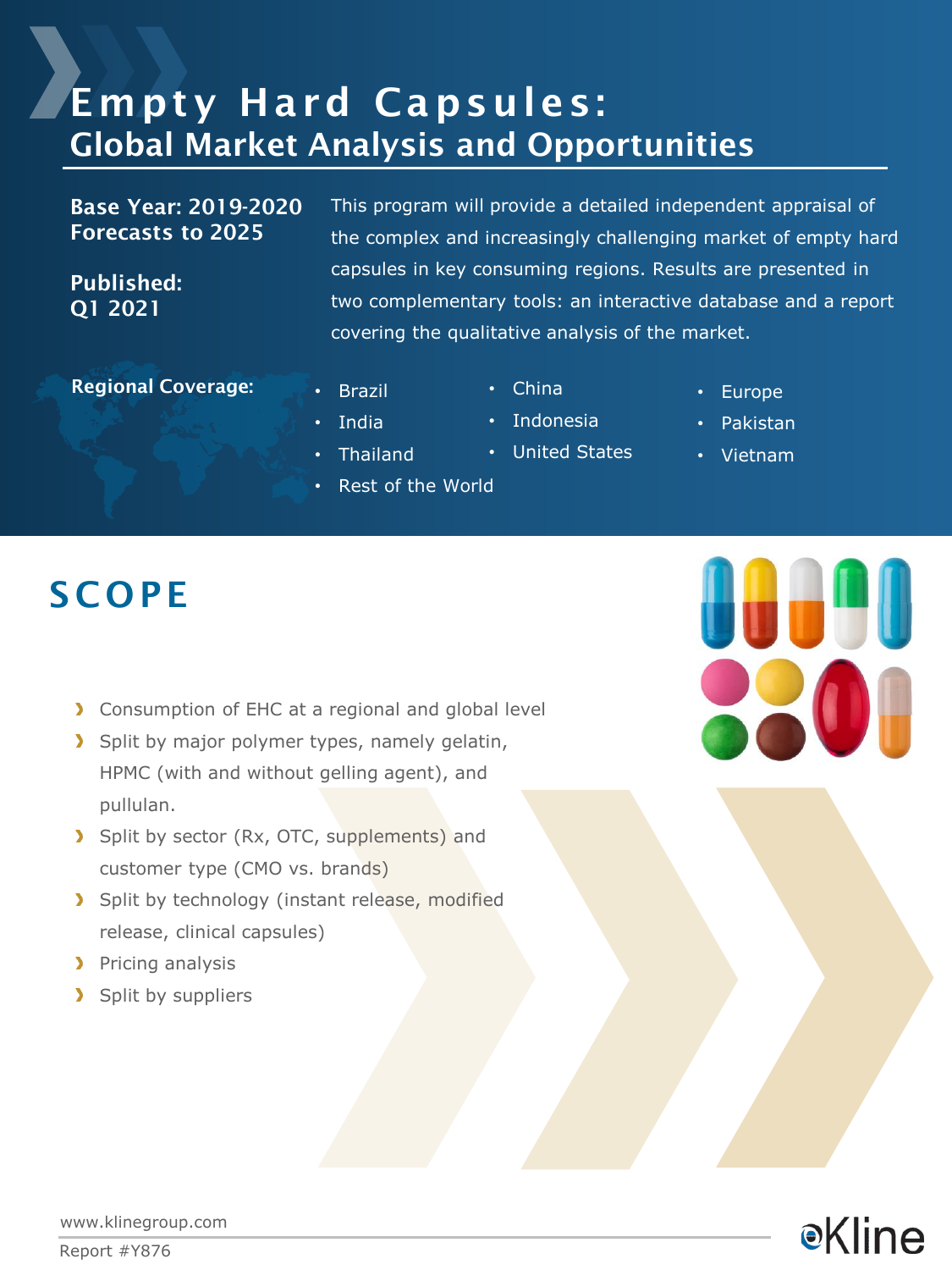# TABLE OF CONTENTS

### **Introduction**

### Global Executive Summary

- Overview of key findings
- Import/export analysis
- Historical and future market assessment (2015-2025)

## For each of the regions covered in detail (China, Europe,

### India, United States):

- Introduction
	- Regional market for pharmaceutical/supplements products
	- Technology trends
	- Regulatory overview
- Products
	- Overview of key suppliers and their offerings
- Estimated consumption
	- Consumption figures (unit/value) in 2019 and 2020

- Overview of the value chain and its developments
- Competitive landscape
- Evolution in market shares and rationales
- Appraisal and outlook

### Company profiles (as shown in Table 1)

- Company overview
- Portfolio analysis
- Production capacities
- Service offering/technical capabilities
- Raw material sourcing
- Served markets
- Sales and marketing
- Outlook

#### **TABLE 1. MANUFACTURERS TO BE PROFILED**

ACG Capsules

Anhui Huangshan Capsule

CapsCanada/Farmacapsulas

Capsugel/Lonza

**EmboCaps** 

Er-Kang

Healsee

Qualicaps

Shanxi Guangsheng Medicinal Capsules

Sunlo

*NOTE: subject to charter subscriber input*

## **Interactive Database:**

| 픦<br>co loo<br>THE EGAN                                            | D < 0<br>the entry state and the control and series and<br><b>WILLIAM</b> | Sile Palls Catalon Liquid Deal Hill<br>脼<br><b>B</b> Deathway (c) laws<br><b><i>SECTIONS</i></b> | т                             |                                     |                           |                                                 |
|--------------------------------------------------------------------|---------------------------------------------------------------------------|--------------------------------------------------------------------------------------------------|-------------------------------|-------------------------------------|---------------------------|-------------------------------------------------|
| had start and site. III it may                                     |                                                                           |                                                                                                  |                               |                                     |                           | Service Page: 18 1                              |
| <b>Street with Director Counsel</b>                                |                                                                           |                                                                                                  |                               |                                     |                           |                                                 |
| <b>Collabora</b> (20)                                              |                                                                           |                                                                                                  |                               | <b>COMPANY</b>                      |                           |                                                 |
| <b>Sigur - - - - - Name Spr</b>                                    |                                                                           | <b>Call Street</b>                                                                               | <b>Call Andrew</b>            |                                     |                           |                                                 |
|                                                                    |                                                                           |                                                                                                  |                               | THE RIFLAY                          | are system                | <b>CAR MAN BY</b><br>1/4                        |
|                                                                    |                                                                           |                                                                                                  | <b>Ann as intro-</b>          | 43.36.0                             | <b>HARLE</b>              | 6.19                                            |
|                                                                    |                                                                           |                                                                                                  | Almin at minh                 | 36,523,87                           | <b>ISBN N</b>             | $\overline{122}$                                |
|                                                                    |                                                                           | - Benne archit                                                                                   | <b>Nadig Steam Chargest 1</b> | 20003.27                            | <b>SURLEY</b>             | <b>CM</b>                                       |
|                                                                    | <b>CANADI</b>                                                             |                                                                                                  |                               | 0.8285                              | <b>MARIN</b>              | 180                                             |
|                                                                    |                                                                           |                                                                                                  |                               | $08.536$ AM                         | <b>ZEASAR</b>             | TH.                                             |
|                                                                    |                                                                           |                                                                                                  |                               | <b>DEATH AP</b>                     | <b>JEASTAN</b>            | <b>AM</b>                                       |
|                                                                    |                                                                           |                                                                                                  |                               | 2,000.00                            | 246.8                     | 646                                             |
|                                                                    |                                                                           |                                                                                                  |                               | <b>JEMP</b>                         | $22.8^{\circ}$            | 1.30                                            |
| -                                                                  |                                                                           | <b>Tores and a Tale</b>                                                                          |                               | <b>LEST PLATE</b>                   | <b>MARINE</b>             | 8.46                                            |
|                                                                    |                                                                           | <b>CARL AND THE</b>                                                                              |                               | 636 477 AT                          | 092 867 717               | 6.17                                            |
|                                                                    | <b>A MOTORS</b>                                                           |                                                                                                  |                               | 86,957,24                           | 280,047,097               | an'                                             |
|                                                                    | <b>Distances</b>                                                          |                                                                                                  |                               | <b><i>HERMAN AT</i></b>             | 2,00 44.07                | 6.13                                            |
|                                                                    |                                                                           |                                                                                                  |                               | <b>MAZIN AV</b><br><b>AVEAUC</b> 27 | LOS MAIN<br><b>COMMO</b>  | 229<br>Les <sup>1</sup>                         |
|                                                                    |                                                                           |                                                                                                  |                               | <b>ATLANT</b>                       | <b>AND AND AV</b>         | 8.89                                            |
|                                                                    |                                                                           |                                                                                                  |                               | 2012/5.00                           | 20140676                  | <b>W</b>                                        |
|                                                                    | <b>CONTRACTOR</b>                                                         |                                                                                                  |                               | <b>JANAJE</b>                       | 22,300.00                 | 7.87                                            |
|                                                                    | <b>U Continue</b>                                                         |                                                                                                  |                               | <b>IS ON MY</b>                     | <b>BRAN</b>               | 812                                             |
|                                                                    |                                                                           |                                                                                                  |                               | 280,028                             | 4477,544.07               | 120                                             |
|                                                                    |                                                                           |                                                                                                  |                               | 3.85.867.07                         | <b>LOLARAN</b>            | 1.17                                            |
|                                                                    |                                                                           |                                                                                                  |                               | 24443647                            | <b>Zalik Alu Jai</b>      | i.es                                            |
|                                                                    |                                                                           |                                                                                                  |                               | LISTING 40                          | LISLM #                   | 281                                             |
|                                                                    |                                                                           |                                                                                                  |                               | $+305,306,406$                      | $+30.624$                 | 64                                              |
|                                                                    |                                                                           |                                                                                                  |                               | 43,56.31                            | <b>ATLEMAT</b>            | 10 <sup>2</sup>                                 |
| --                                                                 |                                                                           |                                                                                                  |                               | ATLANTATO AV                        | <b><i>FALTIMA ART</i></b> | <b>TEM</b>                                      |
| <b>ROCERTIST RING - THE INT E. MAIL-</b>                           |                                                                           |                                                                                                  |                               |                                     |                           | $\blacksquare$<br><b>Root job Pater</b>         |
| <b>Bellings and Filleshay Criteria</b><br><sup>0</sup> SOASTAD ARE |                                                                           |                                                                                                  |                               |                                     |                           |                                                 |
|                                                                    | <b>A little film &amp; Company of Huttle months</b>                       |                                                                                                  |                               |                                     |                           | <b>Butler Historical</b><br><b>Substitution</b> |